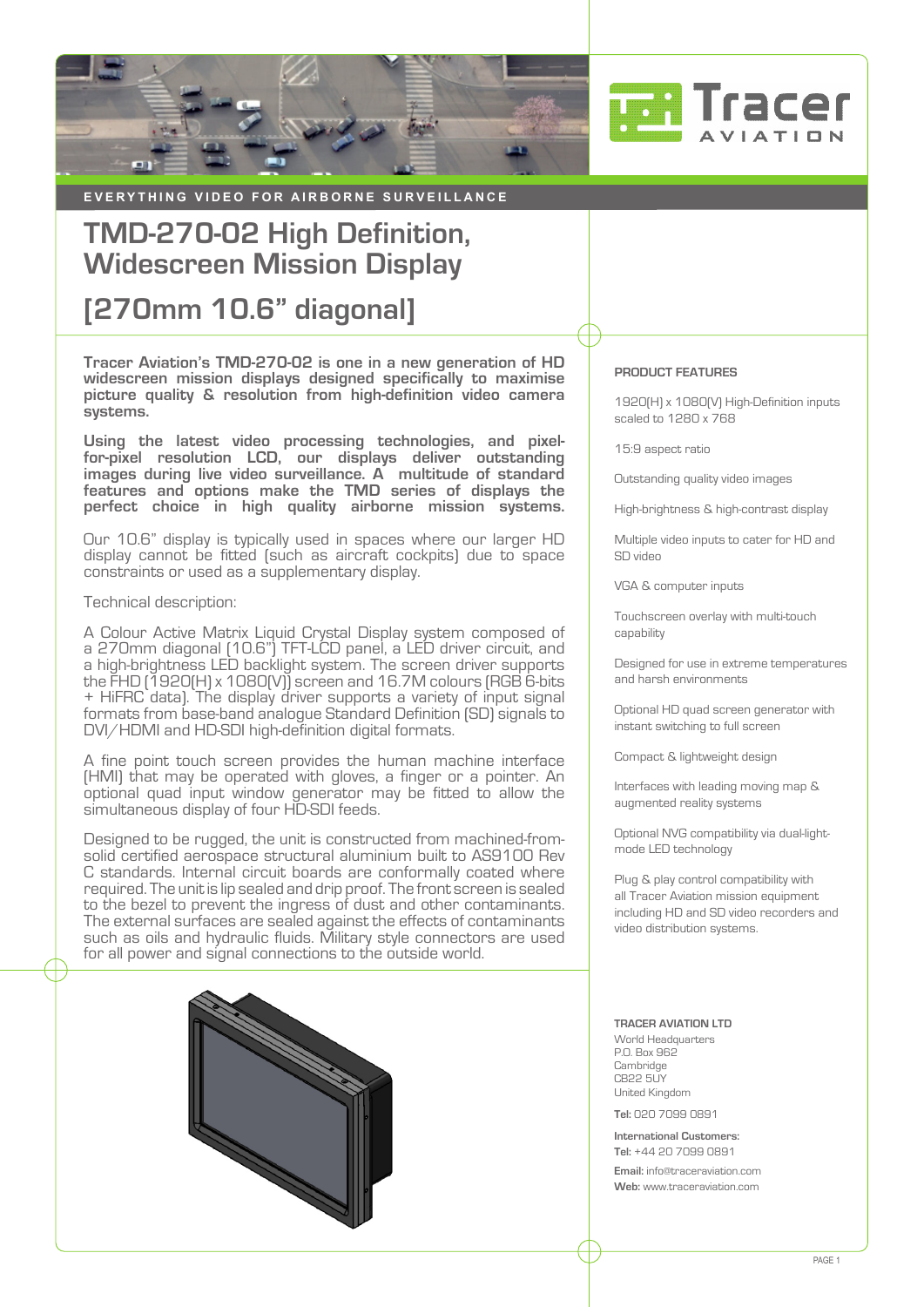



## **EVERYTHING VIDEO FOR AIRBORNE SURVEILLANCE**

## **T M D - 2 7 0 - 0 2 D I S P L AY ( C O N T I N U E D )**

| <b>Description</b>                        | <b>Specifications</b>                                   |  |  |
|-------------------------------------------|---------------------------------------------------------|--|--|
| Screen Diagonal                           | ~2790mm (10.6")                                         |  |  |
| Active Area                               | 231mm x 138mm                                           |  |  |
| $P$ ixels $H \times V$                    | 1280 x 768                                              |  |  |
| Pixel Pitch                               | 0.18075mm (per one triad) x<br>0.18075mm                |  |  |
| Pixel Arrangement                         | R.G.B. Vertical Stripe                                  |  |  |
| <b>White Luminance</b>                    | $1,000 \text{ cd/m}^2$ (Day) 50 $\text{cd/m}^2$ (Night) |  |  |
| Contrast Ratio                            | 600 : 1 (Typical)                                       |  |  |
| Viewing Angle<br>$[CR=10]$                | $85^\circ$ left/right<br>85° up/down                    |  |  |
| Luminance Uniformity [5 point]            | 30%                                                     |  |  |
| <b>Optical Response Time</b><br>[typical] | 37 ms Rising, 40 ms Falling<br>12 ms Rising + Falling   |  |  |
| NTSC colour Gamut                         | ~72%                                                    |  |  |
| Power                                     | 28VDC 60W max (option dependant)                        |  |  |
| <b>Dimensions</b>                         | 260mm x 181mm x 77mm [max] plus<br>connectors           |  |  |

## **Standard features:**

High-brightness backlight with full range dimming spectrum.

Touch screen overlay - enables full control of any Tracer Aviation video recorder as well as switching of video inputs, brightness, contrast and other settings of the display. The touch screen can also be used for control of other equipment such as moving maps & mission computers.

Multiple video/VGA inputs in many standard formats.

### **Options:**

NVG dual backlighting: Using the latest design in dual daylight/NVG backlighting technology, the display provides full colour brightness in daylight operations and can switch to a independent light source for night time NVG operations where perfect dimming control and lfull colour rendition are available to the user. When ordered with the NVG option the unit can be switched to NVG mode by either an operator or by and external aircraft operated Day/Night or Normal/NVG master switch.

Quad screen: This option enables up to four individual video inputs to be displayed simultaneously and allows the operator to switch instantly to any input in full screen mode simply by touching the desired image. The quad image is also made available as an output.

Smart Display (embedded PC): This option provides a fully rugged computer sealed behind the display and offering a multitude of functions including embedded mapping, augmented reality, radar and in-display APP's (applications) such as display of landing sites, official landing plates etc.This option increases the overall depth of the display on this unit.

All information in this document is subject to modification without prior notice. All rights reserved © 2013 Tracer Aviation Limited. Tracer Aviation Limited is a limited company registered in England. No: 8020516

#### **TRACER AVIATION PRODUCTS**

**HD widescreen mission displays**

7" (180mm) 10.6" (270mm) 15.6" (395mm) 17.3" (440mm) 21.5" (540mm)

## **HD airborne video recorders**

Single channel video recorder Multi-channel video recorder Data recorders Combined HD/SD recorders RGB/VGA recorders NATO standard KLV transport stream function

**HD video distribution systems**

Single input to multiple outputs Complex routing and switching solutions

#### **Integrated mission solutions**

Moving map touch screen integration Augmented reality integration Full control of video recorders Microwave datalink control interface Mission computer control

#### **TRACER AVIATION LTD**

World Headquarters P.O. Box 962 Cambridge CB22 5UY United Kingdom

**Tel:** 020 7099 0891

**International Customers: Tel:** +44 20 7099 0891 **Email:** [info@traceraviation.com](mailto:info%40traceraviation.com?subject=Product%20enquiry) **Web:** [www.traceraviation.com](http://www.traceraviation.com)